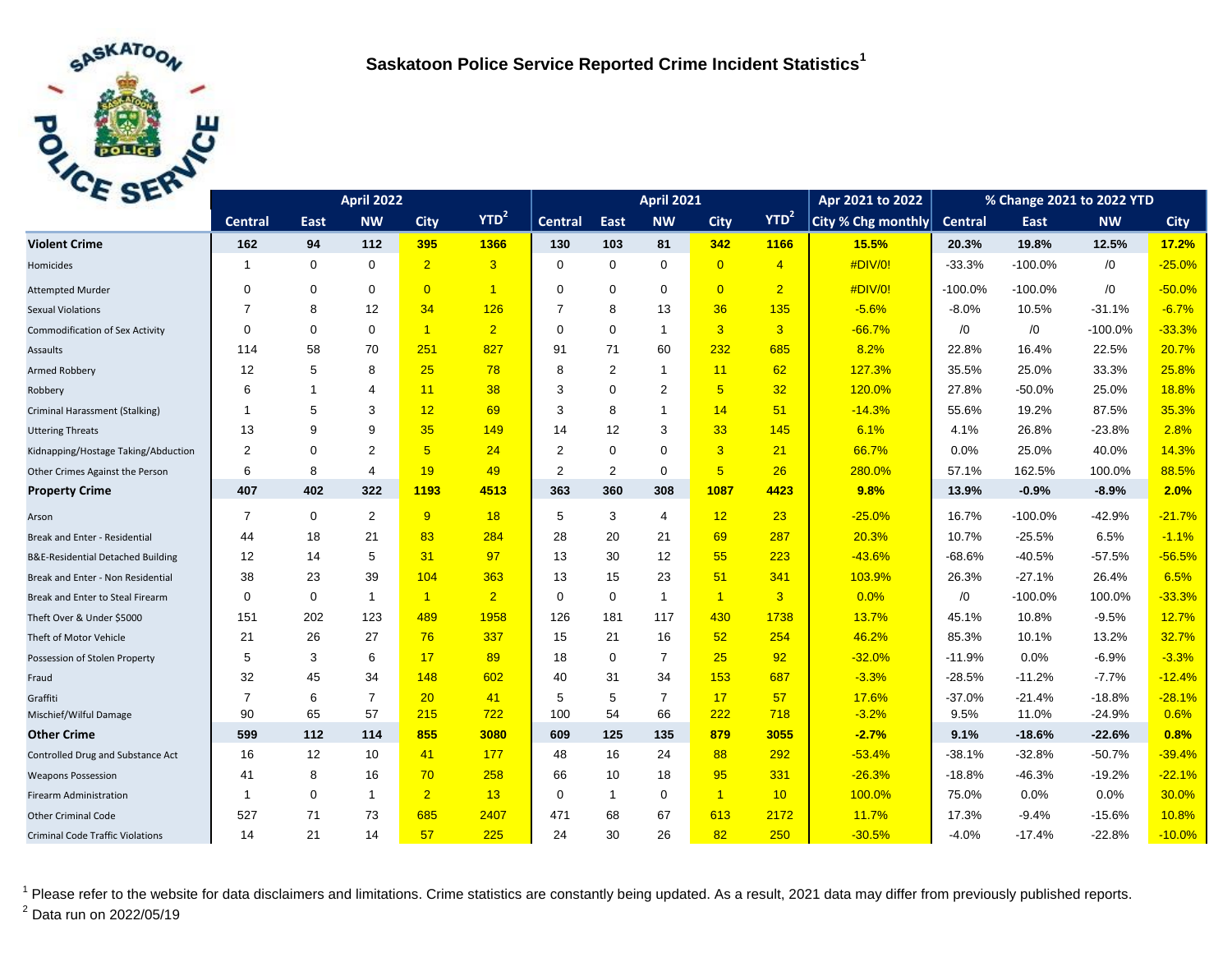## **Saskatoon Police Service Enforcement and Workload**

| <b>Enforcement</b>                                              | Apr-22         | <b>Apr-21</b>  | <b>YTD</b><br>2022 | <b>YTD</b><br>2021 | YTD %Chg     | <b>Workload</b>                             | Apr-22 Apr-21 |        | <b>YTD</b><br>2022 | <b>YTD</b><br>2021 | YTD %Chg |
|-----------------------------------------------------------------|----------------|----------------|--------------------|--------------------|--------------|---------------------------------------------|---------------|--------|--------------------|--------------------|----------|
| <b>Traffic Tickets (Charges)</b><br><b>Total Tickets Issued</b> | 2,611          | 3,126          | 7,510              | 9,883              |              | <b>Communications</b><br>-24.0% Total Calls | 11,405        | 10,175 | 41,521             | 36,479             | 13.8%    |
|                                                                 |                |                |                    |                    |              |                                             |               |        |                    |                    |          |
| Provincial Traffic Safety Act                                   | 685            | 955            | 2,585              | 3,762              | $-31.3%$     | Dispatched                                  | 7,404         | 6,484  | 26,608             | 22,862             | 16.4%    |
| Provincial Vehicle Equipment Regu                               | 161            | 148            | 378                | 942                | $-59.9%$     | Not Dispatched                              | 4,001         | 3,691  | 14,913             | 13,617             | 9.5%     |
| <b>Other Provincial</b>                                         | 64             | 27             | 241                | 119                |              | 102.5% Telephone                            | 6,147         | 5,798  | 22,314             | 20,344             | 9.7%     |
| <b>Other Municipal Traffic Bylaws</b>                           | 15             | 41             | 83                 | 205                |              | -59.5% 911 Complaints                       | 4,532         | 3,594  | 16,552             | 13,470             | 22.9%    |
| <b>Provincial Speeding</b>                                      | 1,116          | 1,216          | 2,471              | 2,965              |              | -16.7% On View                              | 512           | 632    | 1,756              | 1,906              | $-7.9%$  |
| <b>Municipal Bylaw Speeding</b>                                 | $\overline{4}$ | 8              | 10                 | 259                | -96.1% Alarm |                                             | 214           | 148    | 896                | 752                | 19.1%    |
| CTSS/SPS                                                        | 561            | 719            | 1,723              | 1,596              |              | 8.0% Radio                                  | $\mathbf 0$   | 3      | 3                  | 7 <sup>1</sup>     | $-57.1%$ |
| <b>Cannabis Tickets</b><br>Possess, consume, distribute         | 5              | 12             | 19                 | 35                 | $-45.7%$     |                                             |               |        |                    |                    |          |
| cannabis in vehicle                                             | $\overline{2}$ | 5              | 5                  | 15                 | $-66.7%$     |                                             |               |        |                    |                    |          |
|                                                                 |                |                |                    |                    |              |                                             |               |        |                    |                    |          |
| <b>Collisions</b>                                               | 253            | 245            | 1,497              | 1,207              | 24.0%        |                                             |               |        |                    |                    |          |
| <b>Property Damage</b>                                          | 216            | 211            | 1,326              | 1,077              | 23.1%        |                                             |               |        |                    |                    |          |
| Personal Injury                                                 | 34             | 34             | 156                | 129                | 20.9%        |                                             |               |        |                    |                    |          |
| Fatality                                                        | $\mathbf 0$    | $\mathbf 0$    | $\overline{2}$     | $\overline{1}$     | 100.0%       |                                             |               |        |                    |                    |          |
| Non Hit & Run                                                   | 154            | 140            | 911                | 714                | 27.6%        |                                             |               |        |                    |                    |          |
| Hit & Run                                                       | 99             | 105            | 586                | 493                | 18.9%        |                                             |               |        |                    |                    |          |
| <b>Pedestrian Collisions</b>                                    | 8              | $\overline{7}$ | 24                 | 14                 | 71.4%        |                                             |               |        |                    |                    |          |
| <b>Number Vehicles</b>                                          | 440            | 465            | 2,742              | 2,275              | 20.5%        |                                             |               |        |                    |                    |          |
| Number Injured                                                  | 35             | 38             | 176                | 157                | 12.1%        |                                             |               |        |                    |                    |          |
| <b>Number of Fatalities</b>                                     | $\mathbf 0$    | $\mathbf 0$    | $\overline{2}$     | $\mathbf{1}$       | 100.0%       |                                             |               |        |                    |                    |          |
|                                                                 |                |                |                    |                    |              |                                             |               |        |                    |                    |          |
| <b>Criminal Code Traffic Violations</b>                         | 57             | 82             | 225                | 250                | $-10.0%$     |                                             |               |        |                    |                    |          |
| Dangerous Operation of                                          |                |                |                    |                    |              |                                             |               |        |                    |                    |          |
| <b>Motor Vehicle</b>                                            | 14             | 32             | 57                 | 88                 | $-35.2%$     |                                             |               |        |                    |                    |          |
| Impaired Operation of                                           |                |                |                    |                    |              |                                             |               |        |                    |                    |          |
| <b>Motor Vehicle</b>                                            | 34             | 39             | 128                | 124                | 3.2%         |                                             |               |        |                    |                    |          |
| <b>Other Criminal Code Traffic</b>                              | 9              | 11             | 40                 | 38                 | 5.3%         |                                             |               |        |                    |                    |          |